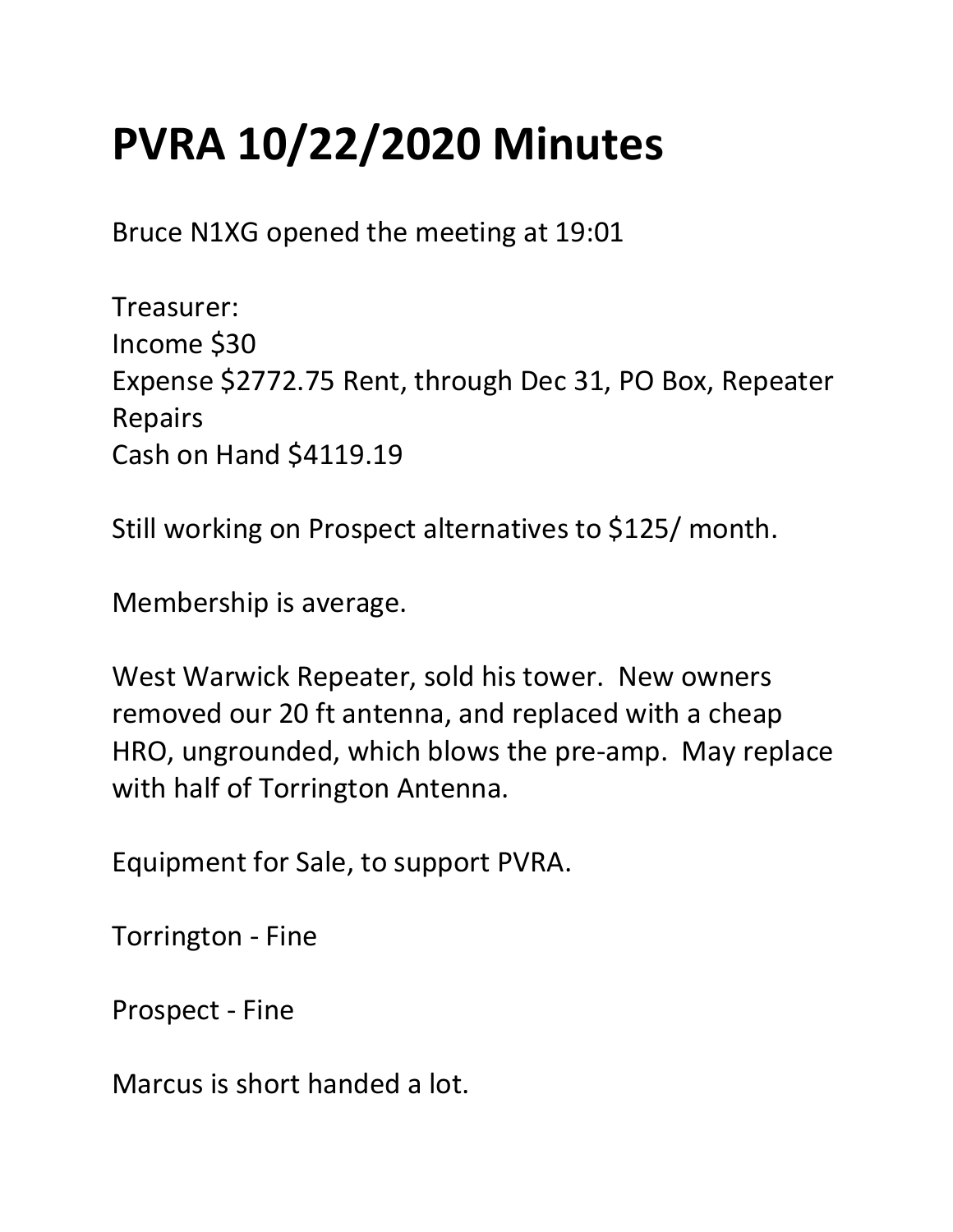Need high quality, Mobile Install person. Apply at Marcus Communications

Moving Tenant out, New Build Room

Bought Antenna towers for Mt. Tom. Threw out their existing Antenna.

4 bay Dipole is now \$1400. Commercial Fiberglass are now \$2K

Tower in E. Lyme. Wideband U and Wideband V. UHF and VHF.

Old Lyme, took 150-foot Monopole, and put in flying buttresses, and reinforcements all the way up the tower.

Lightning Lecture.

Look at Polyphasor.com Lightning Protection

Look at TimesProtect.com (renegades from Polyphaser)

Power into the hill for the HF station. Need to complete the Solar installation. Probably will remote the Kenwood 2000